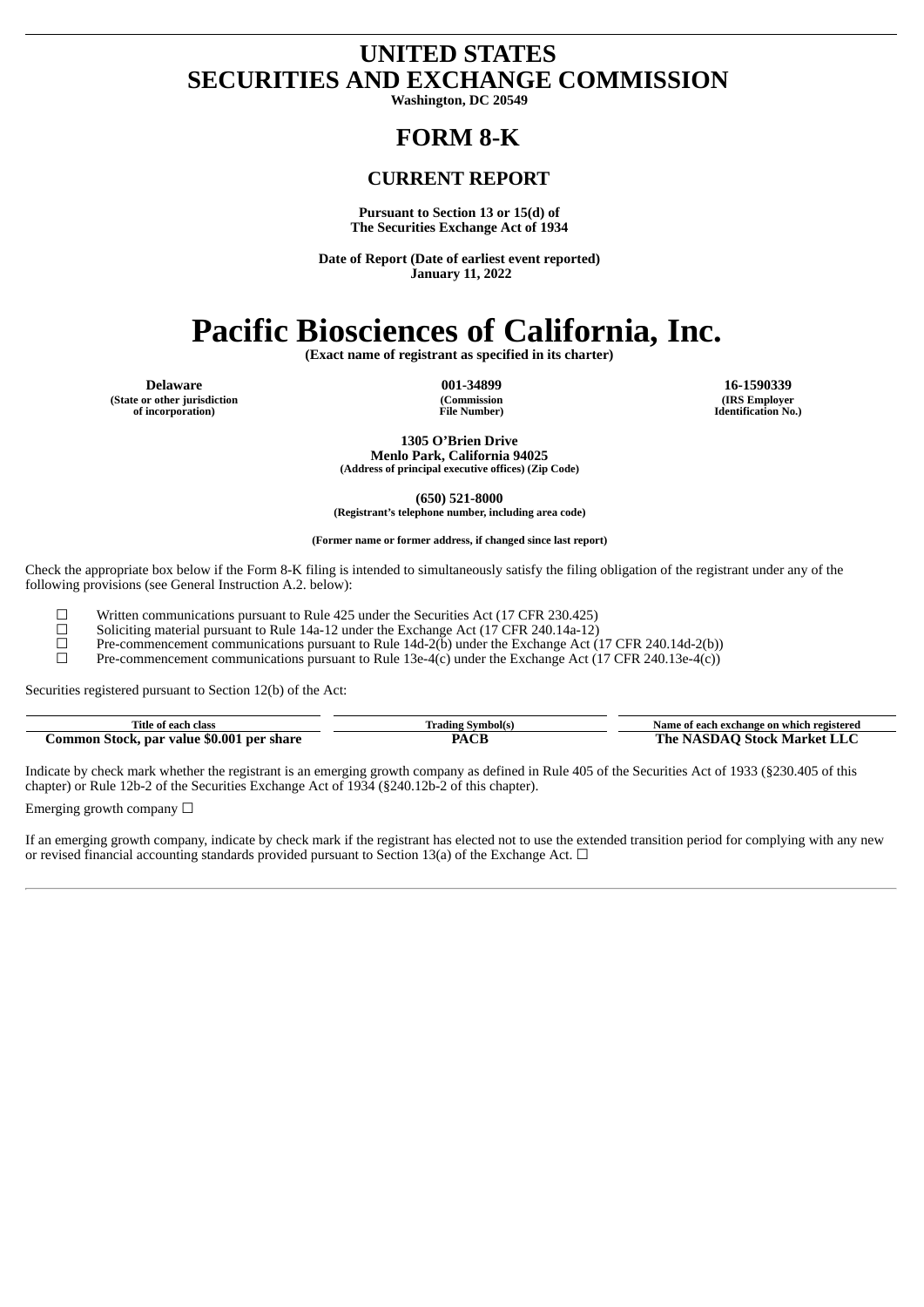## **ITEM 2.02. RESULTS OF OPERATIONS AND FINANCIAL CONDITION.**

On January 11, 2022, Pacific Biosciences of California, Inc. issued a press release announcing certain unaudited preliminary financial results for the fourth quarter ended December 31, 2021. A copy of the press release is furnished hereto as Exhibit 99.1.

This information, as well as Exhibit 99.1, is intended to be furnished under Item 2.02 of Form 8-K, "Results of Operations and Financial Condition" and shall not be deemed "filed" for purposes of Section 18 of the Securities Exchange Act of 1934, as amended (the "Exchange Act"), nor incorporated by reference in any filing under the Securities Act of 1933, as amended, or the Exchange Act, except as shall be expressly set forth by specific reference in such a filing.

**ITEM 9.01. FINANCIAL STATEMENTS AND EXHIBITS.**

| (d)         | Exhibits.                                                                               |
|-------------|-----------------------------------------------------------------------------------------|
| Exhibit No. | Description                                                                             |
| 99.1        | Press Release issued by Pacific Biosciences of California, Inc., dated January 11, 2022 |
| 104         | Cover Page Interactive Data File (embedded within the Inline XBRL document)             |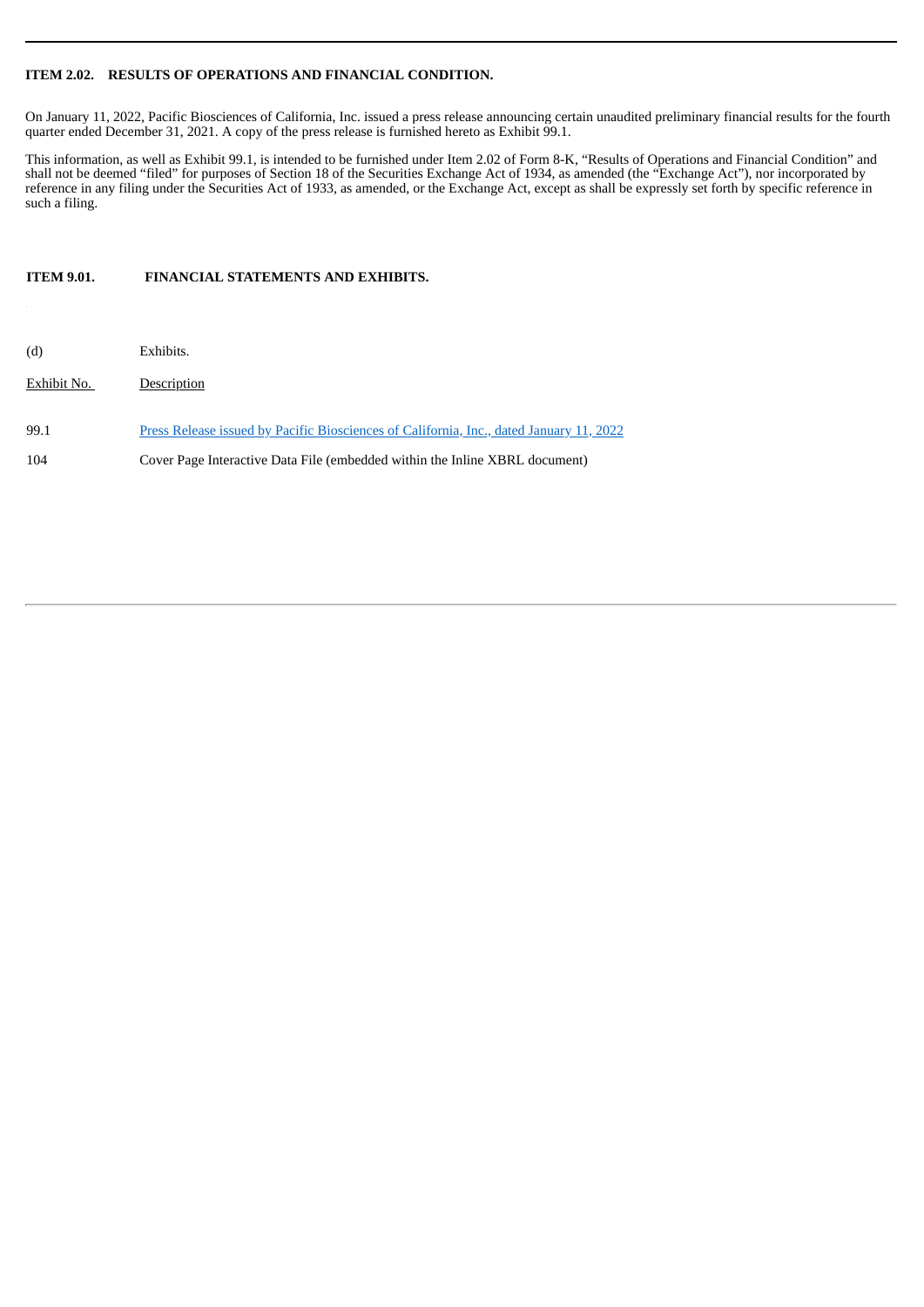## **SIGNATURE**

Pursuant to the requirements of the Securities Exchange Act of 1934, the registrant has duly caused this report to be signed on its behalf by the undersigned hereunto duly authorized.

# **PACIFIC BIOSCIENCES OF CALIFORNIA, INC.**

Date: January 11, 2022 By: By: /s/ Michele Farmer

Michele Farmer Vice President and Chief Accounting Officer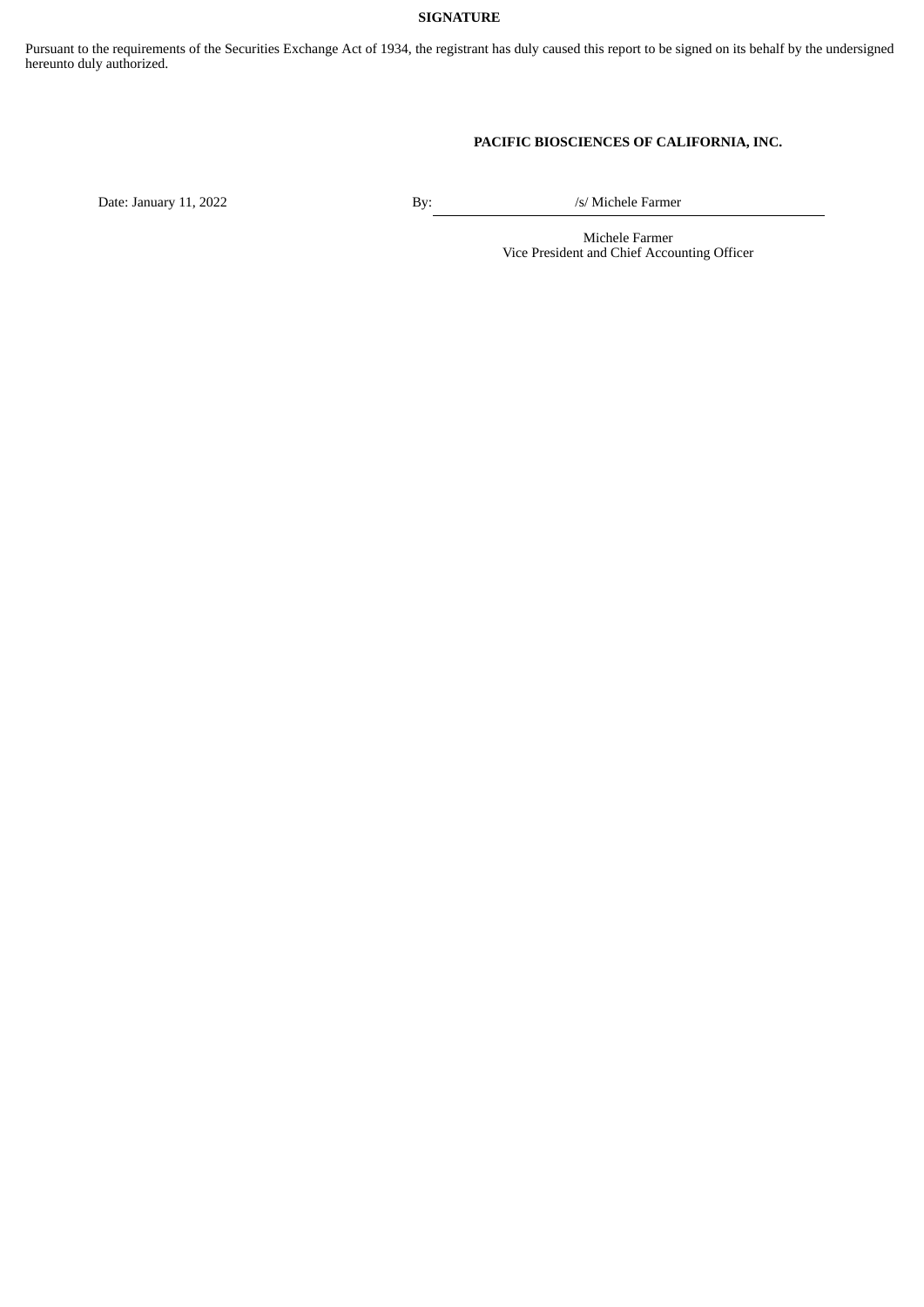# <span id="page-3-0"></span>**PacBio Announces Record Preliminary Fourth Quarter 2021 Revenue, New Sequencing Kits and Workflows, and Expanded Collaborations**

**MENLO PARK, Calif.** – January 11, 2022 – PacBio (NASDAQ: PACB), a leading developer of high-quality, highly accurate sequencing platforms, today announced unaudited preliminary revenue of approximately \$36.0 million for its fourth quarter ended December 31, 2021. The Company's full financial results for the fourth quarter and the fiscal year ended December 31, 2021, are not yet available.

#### **Business Updates:**

- Expect preliminary fourth quarter revenue of approximately \$36.0 million, representing an increase of approximately 33% compared with \$27.1 million for the fourth quarter of 2020. As a result, preliminary annual 2021 revenue is expected to be \$130.5 million, representing a growth of approximately 65% from 2020.
- · Placed a record of 48 Sequel II/IIe systems during the fourth quarter compared to 35 Sequel II/IIe systems placed in the prior year quarter. Sequel II/IIe installed base was, therefore, 374 units as of December 31, 2021, compared with 203 as of December 31, 2020.
- · Announced plans to launch new library prep and sequencing kits for the Sequel II/IIe platform in the first half of 2022. The new kits will lower DNA input requirements by 40% which will enable customers to access more samples than ever before. Additionally, the new kits will simplify users' workflow with >60% reduction in hands-on time and >30% fewer tubes.
- · Developed significant improvements to the Sequel II/IIe platform that will be released in first half of 2022, including on-instrument methylation calling, standardized gene editing QC workflows, and high throughput setup capabilities, including automation scripts for liquid handling.
- · Finalized expansion of collaboration with Invitae Corporation to include PacBio's proprietary, Sequencing by Binding, short-read sequencing platform. The collaboration will initially focus on precision oncology with an emphasis on liquid biopsy and minimal residual disease (MRD).
- · Collaborated with Twist Bioscience to deliver optimized, HiFi-enabled target capture workflows and help our customers obtain high-quality phased data for clinically important targets at lower per sample costs.

Preliminary instrument revenue for the fourth quarter of 2021 is expected to be approximately \$16.2 million, compared with \$15.9 million for the third quarter of 2021, and compared with \$13.6 million for the fourth quarter of 2020. Preliminary consumables revenue for the fourth quarter of 2021 is expected to be approximately \$15.0 million, compared with \$14.6 million for the third quarter of 2021, and compared with \$10.0 million for the fourth quarter of 2020. Preliminary service and other revenue for the fourth quarter of 2021 is expected to be approximately \$4.8 million, compared with \$4.4 million for the third quarter of 2021, and compared with \$3.5 million for the fourth quarter of 2020.

"2021 was a transformational year for PacBio. We dramatically expanded our leadership team, achieved record revenues and Sequel II/IIe installations, and completed the first two acquisitions in company history, enabling us to become the only company with leading long and short-read sequencing technologies. Importantly, we are also collaborating with more customers than ever before to help us demonstrate the power of HiFi sequencing in numerous applications," said Christian Henry, CEO and President of PacBio. "The fourth quarter represented sustained execution on our goals as we achieved record revenue, record Sequel II/IIe placements, and launched our COVID surveillance solution, HiFi Viral, which is PacBio's first kitted sequencing solution. In addition, we made significant progress in developing our highly accurate short-read sequencing platform by implementing a new clustering method to facilitate a more robust workflow. As a result of this early success, we remain on track to launch our new short-read, Sequencing by Binding (SBB) technology, in 2023. I expect 2022 to be an exciting year for the company as we leverage the foundation that we've built in 2021 and enter the late stages of development for multiple new sequencing platforms."